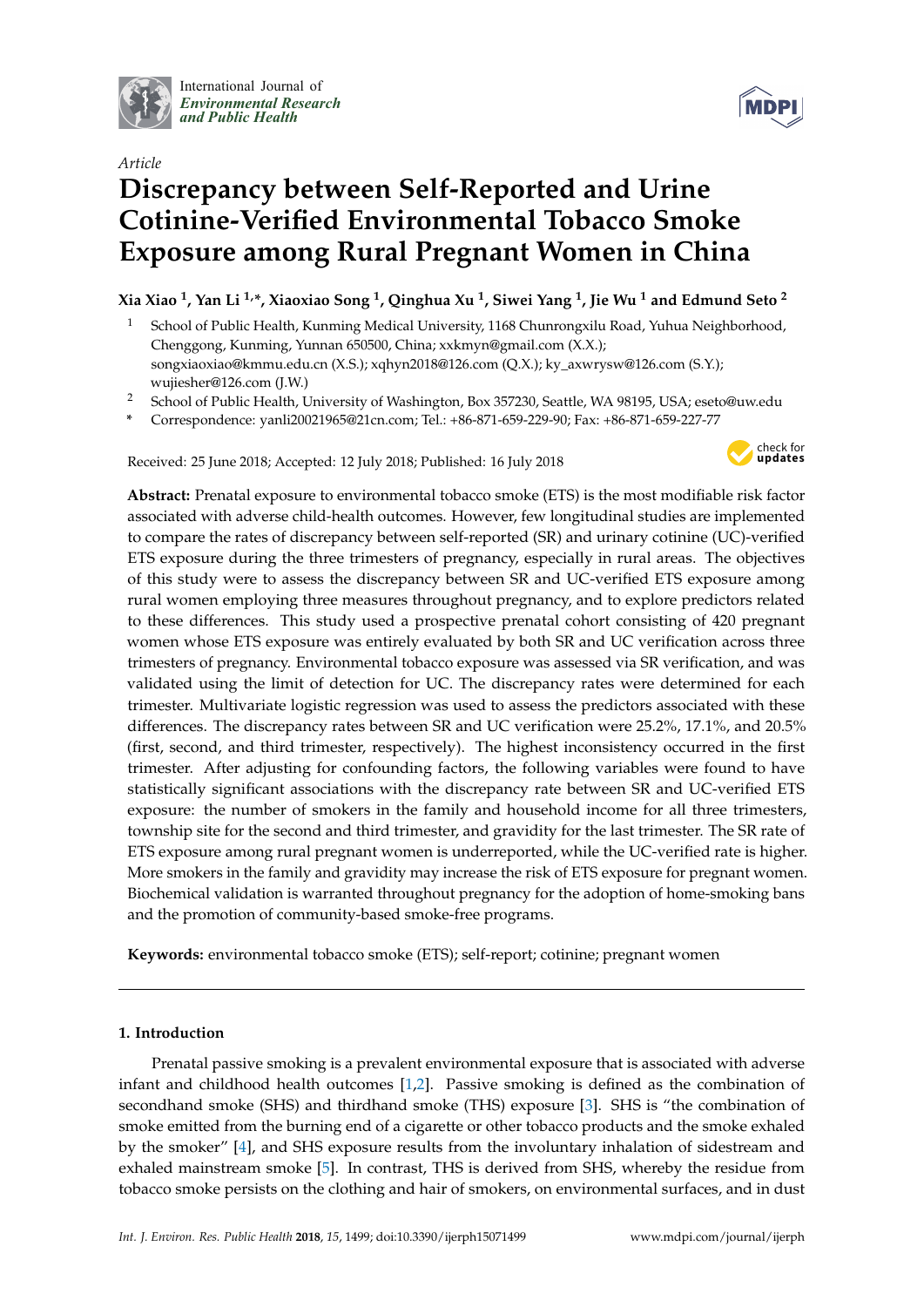long after a cigarette is extinguished [\[6\]](#page-9-5), resulting in the involuntary inhalation, ingestion, or dermal uptake of THS pollutants in the air, in dust, and on surfaces [\[5\]](#page-9-4). Passive-smoke exposure, which is currently defined as environmental tobacco smoke (ETS) exposure, is particularly concerning for pregnant women, and was shown to cause preterm delivery and spontaneous abortion [\[1,](#page-9-0)[7\]](#page-9-6), low birth weight, sudden infant death syndrome, childhood asthma, and respiratory illness [\[8](#page-9-7)[,9\]](#page-9-8). China is the world's largest producer and consumer of tobacco, with over 350 million smokers [\[10\]](#page-9-9). Based on the 2010 Chinese National Survey, the prevalence of passive smoking self-reported by nonsmokers aged 15 or above was 72.4% [\[11](#page-9-10)[,12\]](#page-9-11), with the prevalence being higher for women and in rural areas, compared with that for men and in urban areas, respectively. Moreover, one cross-sectional study, which evaluated urinary cotinine concentration in Chinese pregnant women, found that the rate of detection of urine cotinine was as high as 87%, indicating that pregnant women were at high risk of being exposed to ETS [\[13\]](#page-9-12).

Reliable information regarding ETS exposure is necessary for providing appropriate medical advice regarding prenatal care and planning follow-up visits. The determination of passive smoking is usually self-reported (SR) information, or via measures of nicotine metabolites in human fluids such as urine, saliva, and blood [\[14\]](#page-9-13). Self-reported surveys are generally used in studies evaluating the rate of smoking due to their convenience and economic feasibility. Previous studies primarily investigated the accuracy of SR surveys of active smoking, most often through the biochemical validation of cotinine [\[15\]](#page-9-14), in populations that were pressured to abstain from cigarette smoking for medical or social reasons, such as pregnant women [\[16](#page-9-15)[–18\]](#page-9-16), teenagers [\[19](#page-9-17)[–21\]](#page-9-18), and those undergoing smoking cessation therapy [\[22](#page-10-0)[,23\]](#page-10-1). Although comparative studies assessed cotinine levels to validate self-reported ETS exposure among urban/general populations using a cross-sectional study design, few longitudinal studies exist that compare the rates of SR and urinary cotinine (UC)-verified ETS exposure among rural pregnant women throughout pregnancy.

This study sought to examine SR and UC-verified ETS exposure among rural pregnant women across each trimester, in an effort to assess the discrepancy between the rates of SR and UC-verified ETS exposure, and to explore predictors related to these differences.

#### **2. Materials and Methods**

#### *2.1. Study Design and Population*

All data were collected from pregnant women participating in the Xuanwei Study, an ongoing prospective prenatal cohort study in rural China designed to examine exposure to environmental toxins, birth outcomes, and child growth and development in the community. From July 2014 to July 2017, pregnant women who were confirmed to be in the first trimester of their pregnancy were recruited from 20 village clinics within two townships in Xuanwei County, located in the Yunnan Province. Township 1, located in the northern region of the county, is known for its coal, grain, and pig industries, while Township 2 is located in the southwest region of the county, and its primary industry is agriculture, including the production of tobacco and rice. Any individuals with missing values for SR or UC verification at any time of measurement were removed. Ultimately, the pregnant women involved in the analysis fully completed the appropriate exposure evaluation during the first, second, and third trimester. A total of 420 pregnant women from the cohort study participated in the repeated survey of both SR and UC-validated ETS exposure.

The institutional review boards (IRBs) of Kunming Medical University and Yunnan Maternal and Child Hospital approved this study. Additionally, the Maternal and Child hospital in Xuanwei County and the local township hospital's IRB were involved in the oversight of this study. All pregnant women provided written informed consent prior to enrollment in this study. Eligibility criteria included <19 weeks gestation, non-smoker, local resident for at least two years in one of the 20 villages, intention of continuing prenatal care and of delivering at the collaborating obstetric practice, negative HIV status, and not receiving seizure, thyroid, or chemotherapy/radiation medications. We recruited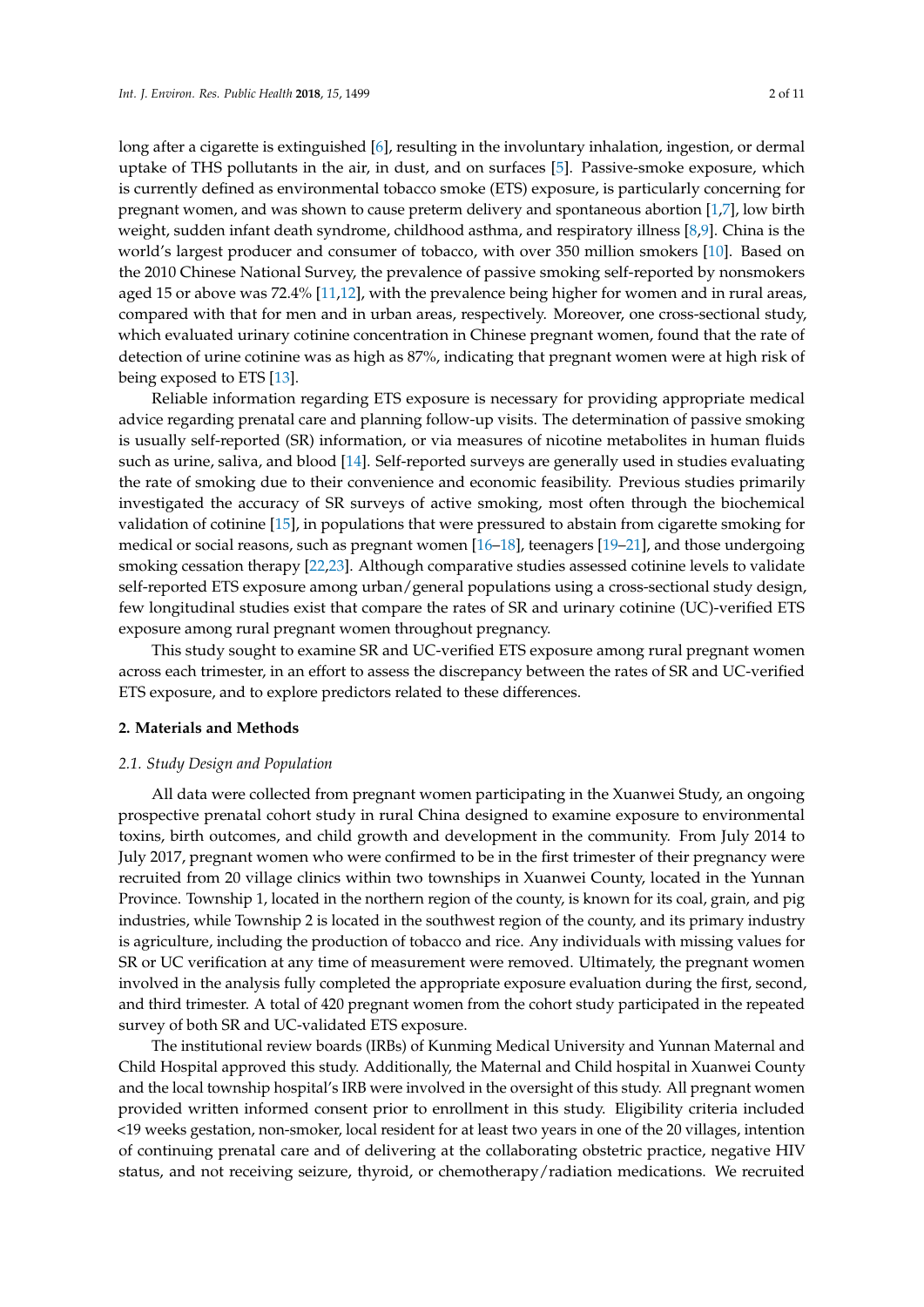pregnant women who were living in homes in one of the two townships, who were examined by the village doctors to determine whether they were eligible and interested in participating in the Xuanwei study. Our analyses were restricted to singleton infants. Participants completed the surveys on paper documents in the first trimester (from pregnancy confirmed to 12 weeks gestation), second trimester (17–23 weeks gestation), and third trimester (32–35 weeks gestation), and they were given a modest compensation after having completed data collection at the three time points, and having given birth. Moreover, participants also provided midstream urine samples of 20 cc or more in a disposable container at the same visit during their pregnancy. All urine samples were stored at −25 ◦C until they were transported to the laboratory of the Kunming Medical University for analysis, where they were stored at −80 ◦C.

## *2.2. Assessment of Environmental Tobacco Smoke (ETS) Exposure Based on Self-Reports*

In each of the pregnancy trimesters, self-reported ETS exposure was collected via a questionnaire during face-to-face interviews. The participants were asked the following questions: "Are there smokers living with you?", "Did anyone, including family members and visitors, smoke cigarettes near you (within 3 m) when you were at home during the past 7 days?", and "Did anyone smoke cigarettes near you (within 3 m) when you were outside the home during the past 7 days?". They had the following two options as answers: (1) "no", and (2) "yes, number of cigarettes\_\_\_\_\_". Those who answered "no" to both of the above questions were coded as "non-ETS exposure"; those who answered "yes" to either of the above questions were coded as "ETS exposure".

## *2.3. Urine Biomarkers of ETS Exposure*

Urine samples were analyzed for cotinine, a biomarker of nicotine exposure, using high-performance liquid chromatography/tandem mass spectrometry (HPLC-MS/MS) [\[24\]](#page-10-2). The transition ions for cotinine monitored in this work were 177/98.2 and 177/80.1. The limit of detection (LOD) for cotinine was 0.08 ng/mL. The samples were analyzed using multiple reaction monitoring, and concentrations were calculated from the ratios of native and labeled ions within the samples compared to a five-point calibration curve.

## *2.4. Demographic Information*

The study used face-to-face questionnaires to obtain the participants' demographic information. Demographics included age (in years), race/ethnicity, occupation and education (with three options, ranging from "six years and below" to "10 years and above"), and household income (with five options, ranging from "no response" to "50,001 CNY or more") of the pregnant women. Other personal factors included period of pregnancy, women's awareness of passive smoking (participants were asked "Have you heard of passive smoking?"; those who answered "no" were coded as "non-perception of ETS", and those who answered "yes" and explained it as non-smokers inhaling smoke from the smoker were regarded as "perception of ETS"), number of pregnancies (gravidity), and numbers of smokers in the family. Additionally, the age, race, occupation, and education of the husbands of the participants were also considered.

## *2.5. Statistical Analysis*

Descriptive statistics, including means, standard deviations, and frequency distributions, were used to summarize personal characteristics and ETS-exposure indicators. In order to verify the inconsistency between SR and UC verification, we performed chi-squared tests to distinguish between variables that were significantly different across groups, whereby the two values were inconsistent (*p*-value < 0.05). Multivariate logistic regression was used to assess the maternal and family factors associated with any inconsistency between SR and UC verification rates in each trimester. Data analysis was done using the STATA Stata/SE ver 14.0 software (StataCorp LP, College Station, TX, USA), with an alpha level of 0.05.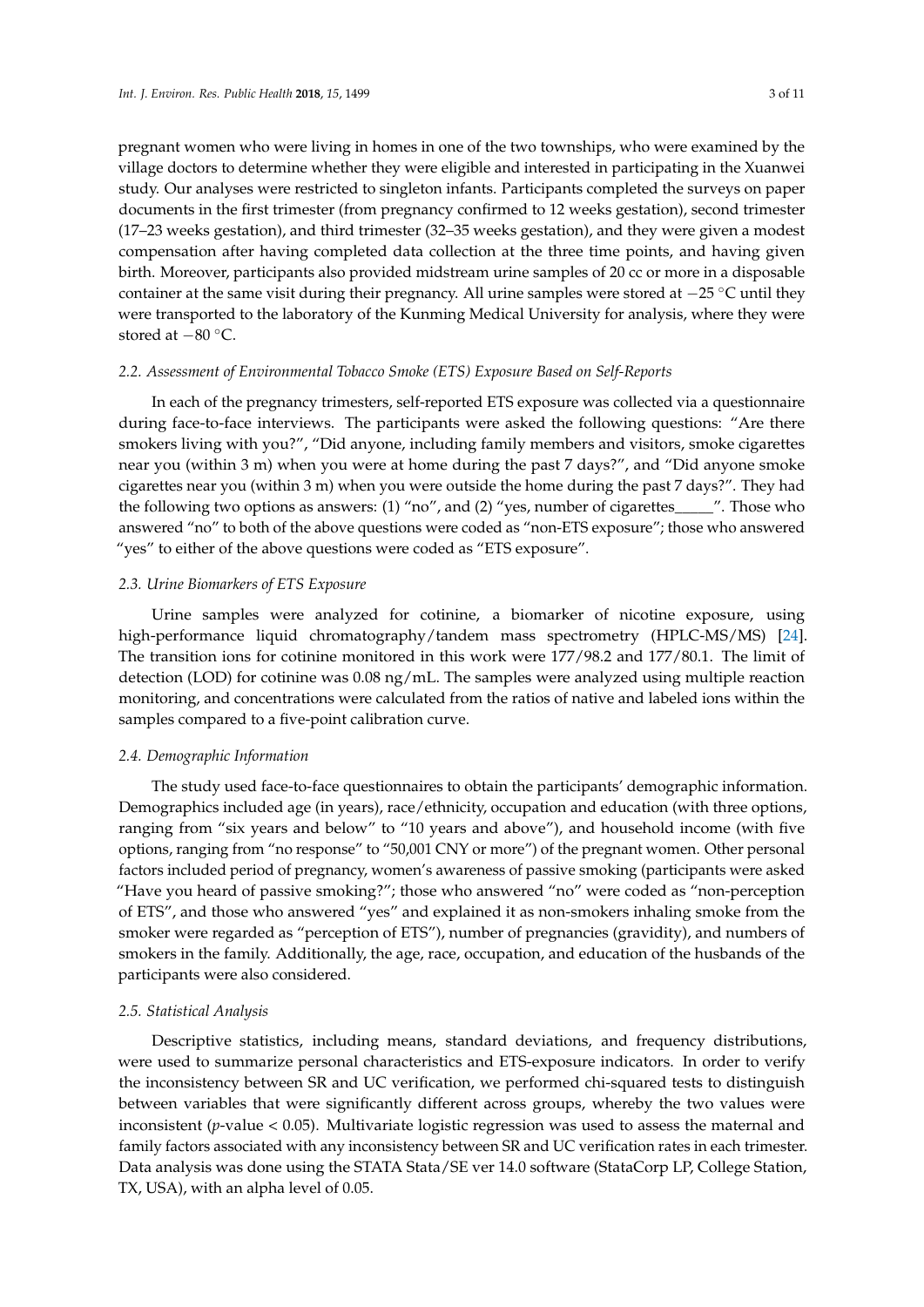## **3. Results**

#### *3.1. Pregnant Women Characteristics*

Characteristics of the participants are described in Table [1.](#page-3-0) Out of a total of 420 participants, 181 (43.1%) were from Township 1, and 239 (56.9%) were from Township 2. The average age was 24.7 years (SD = 5.0). Most participants were between 20 and 25 years of age (50.2%), were of Han ethnicity (84.8%), were farmers (80.0%), and had at least a middle-school education (66.4%). Moreover, all participants were married or otherwise partnered. The majority of husbands of the participants were of Han ethnicity (87.9%), were farmers (69.4%), and had at least a middle-school education (75.4%). Nearly 63% of the respondents had an annual household income of less than CNY 30,000 (about US\$ 4677); therefore, they belonged to the lowest socio-economic class in China, and, under Chinese regulation, they were designated as "needy families" (the threshold is CNY 30,000).

<span id="page-3-0"></span>**Table 1.** Demographic characteristics for the study sample of rural pregnant women (*N* = 420).

|                              |     | Township 1 ( $n = 181$ ) |     | Township 2 ( $n = 239$ ) | <b>Total</b>     |               |
|------------------------------|-----|--------------------------|-----|--------------------------|------------------|---------------|
| Variable                     | n   | $\frac{0}{0}$            | n   | $\frac{0}{0}$            | $\boldsymbol{n}$ | $\frac{1}{2}$ |
| Age                          |     |                          |     |                          |                  |               |
| $15-19$ years                | 27  | 14.92                    | 27  | 11.30                    | 54               | 12.86         |
| $20 - 25$ years              | 93  | 51.38                    | 118 | 49.37                    | 211              | 50.24         |
| $26 - 30$ years              | 37  | 20.44                    | 60  | 25.10                    | 97               | 23.10         |
| $31 - 35$ years              | 18  | 9.94                     | 24  | 10.04                    | 42               | 10.00         |
| 36 years and above           | 6   | 3.31                     | 10  | 4.18                     | 16               | 3.81          |
| Ethnic groups                |     |                          |     |                          |                  |               |
| Han                          | 152 | 83.98                    | 204 | 85.36                    | 356              | 84.76         |
| Non-Han                      | 29  | 16.04                    | 35  | 14.64                    | 64               | 15.24         |
| Occupation                   |     |                          |     |                          |                  |               |
| Farmer                       | 119 | 65.75                    | 217 | 90.79                    | 336              | 80.0          |
| Non-farmer                   | 62  | 34.25                    | 22  | 9.21                     | 84               | 20.0          |
| <b>Education</b> level       |     |                          |     |                          |                  |               |
| 6 years and below            | 73  | 40.33                    | 68  | 28.45                    | 141              | 33.57         |
| 7-9 years                    | 83  | 45.86                    | 136 | 56.90                    | 219              | 52.14         |
| 10 years and above           | 25  | 13.81                    | 35  | 14.64                    | 60               | 14.29         |
| Husband's ethnicity          |     |                          |     |                          |                  |               |
| Han                          | 157 | 86.74                    | 212 | 88.70                    | 369              | 87.86         |
| Non-Han                      | 24  | 13.26                    | 27  | 11.30                    | 51               | 12.14         |
| Husband's occupation         |     |                          |     |                          |                  |               |
| Farmer                       | 81  | 45.25                    | 209 | 87.45                    | 290              | 69.38         |
| Non-farmer                   | 98  | 54.75                    | 30  | 12.55                    | 128              | 30.62         |
| Husband's education level    |     |                          |     |                          |                  |               |
| 6 years and below            | 54  | 30.0                     | 49  | 20.50                    | 103              | 24.58         |
| 7-9 years                    | 90  | 50.0                     | 163 | 68.22                    | 253              | 60.38         |
| 10 years and above           | 36  | 20.0                     | 27  | 11.30                    | 63               | 15.04         |
| Household income (past year) |     |                          |     |                          |                  |               |
| 15,000 CNY and below         | 53  | 29.28                    | 69  | 28.87                    | 122              | 29.05         |
| 15,001-30,000 CNY            | 93  | 51.38                    | 51  | 21.34                    | 144              | 34.29         |
| 30,001-50,000 CNY            | 12  | 6.63                     | 31  | 12.97                    | 43               | 10.24         |
| 50,001 CNY and above         | 6   | 3.31                     | 83  | 34.73                    | 89               | 21.19         |
| No response                  | 17  | 9.39                     | 5   | 2.09                     | 22               | 5.24          |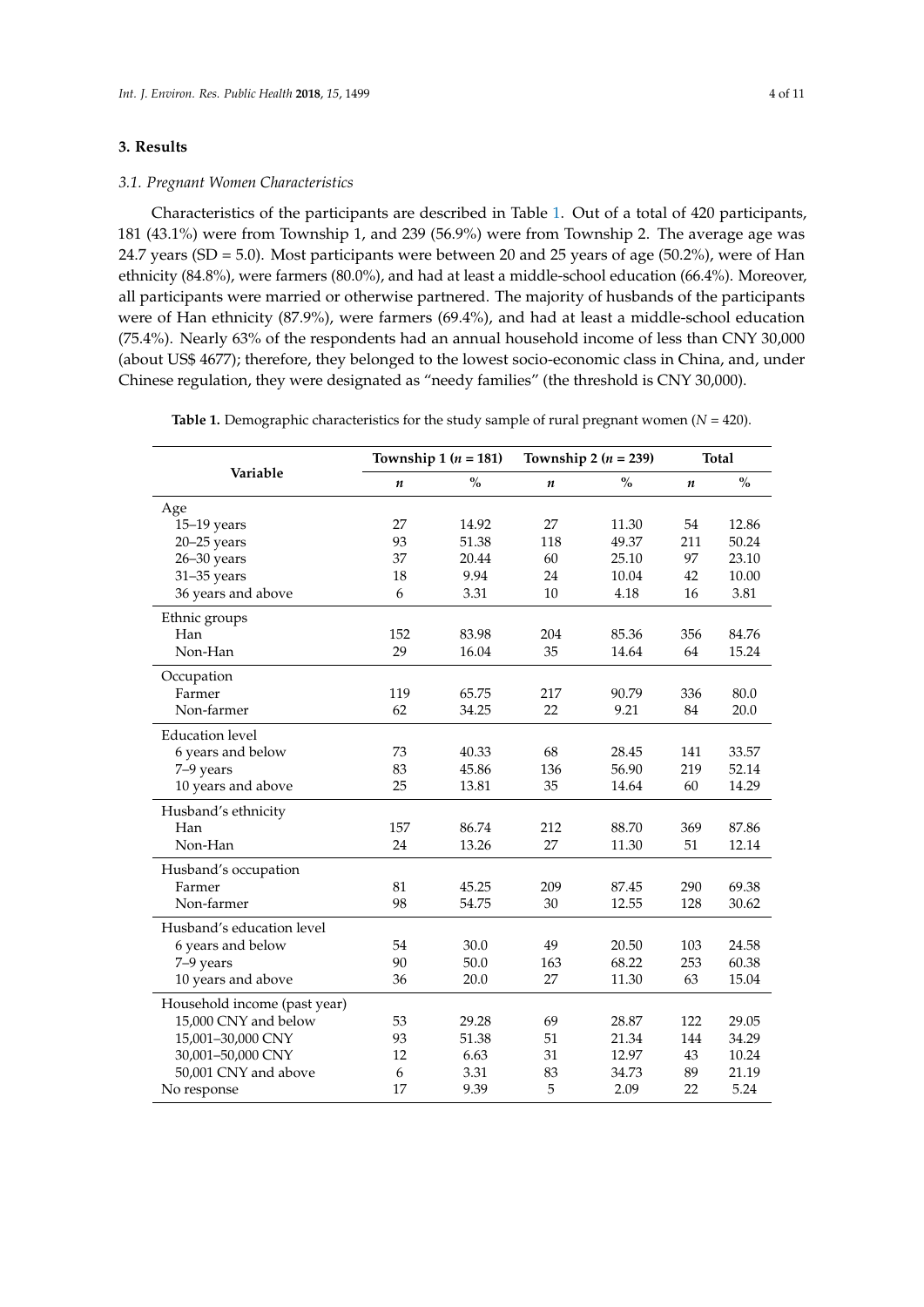## *3.2. Discrepancy between SR and UC-Verified ETS Exposure*

A comparison of SR and UC-verified ETS exposure is presented in Table [2.](#page-5-0) There were 323 (76.9%) SR cases of exposure to ETS in the first, 350 (83.3%) in the second, and 338 (80.5%) in the third trimester. The rate of UC-verified ETS was 97.4% in the first trimester, 99.1% in the second trimester, and 98.6% in the last trimester of pregnancy. Therefore, the discrepancy rates between SR and UC-verified ETS exposure were 25.2%, 17.1%, and 20.5% for the first, second, and third trimesters, respectively. These rates differed significantly from each other at the 0.05 level, and the highest inconsistency occurred in the first trimester. Moreover, the percentage of UC-verified cases of ETS exposure tended to be higher than that of SR cases among the pregnant women who lived in Township 2 and had lower educational levels, non-famer husbands, awareness of passive smoking, more gravidity (pregnancy number of three), and more smokers (smoker number of two or three) in the family, determined by means of analysis of the discrepancy between SR and UC verification relative to the study variables. The discrepancy rates across households with different annual incomes also showed a statistically significant difference. Univariate analysis did not reveal a statistically significant correlation between age, ethnicity, occupation of pregnant women, or husbands' education level, and the discrepancy rate.

**Table 2.** Differences in study variables between self-reported (SR) and urinary cotinine (UC)-verified ETS exposure (in percentages).

|                                      | <b>First Trimester</b> |             |                         | <b>Second Trimester</b> |             |            | <b>Third Trimester</b> |             |            |  |
|--------------------------------------|------------------------|-------------|-------------------------|-------------------------|-------------|------------|------------------------|-------------|------------|--|
| Variable                             | SR (%)                 | Cot. $(\%)$ | $p$ -Value <sup>a</sup> | SR (%)                  | Cot. $(\%)$ | $p$ -Value | SR (%)                 | Cot. $(\%)$ | $p$ -Value |  |
| Place                                |                        |             |                         |                         |             |            |                        |             |            |  |
| Township 1                           | 65.19                  | 96.13       |                         | 72.93                   | 98.34       |            | 65.75                  | 97.79       |            |  |
| Township 2                           | 85.77                  | 98.33       | < 0.001                 | 91.21                   | 99.58       | < 0.001    | 91.63                  | 99.16       | < 0.001    |  |
| $_{\rm Age}$                         |                        |             |                         |                         |             |            |                        |             |            |  |
| $15-19$ years                        | 79.63                  | 100.0       |                         | 83.33                   | 100.0       |            | 74.07                  | 94.44       |            |  |
| $20 - 25$ years                      | 72.04                  | 97.16       |                         | 82.94                   | 99.05       |            | 80.57                  | 99.53       |            |  |
| $26 - 30$ years                      | 81.44                  | 95.88       | 0.148                   | 84.54                   | 98.97       | 0.935      | 80.41                  | 97.94       | 0.373      |  |
| $31 - 35$ years                      | 80.95                  | 97.62       |                         | 80.95                   | 97.62       |            | 83.33                  | 100.00      |            |  |
| 36 years and above                   | 93.75                  | 100.00      |                         | 87.50                   | 100.00      |            | 93.75                  | 100.00      |            |  |
| Ethnic groups                        |                        |             |                         |                         |             |            |                        |             |            |  |
| Han                                  | 77.53                  | 97.19       |                         | 83.99                   | 99.16       |            | 79.78                  | 98.60       |            |  |
| Non-Han                              | 73.44                  | 98.44       | 0.962                   | 79.69                   | 98.44       | 0.711      | 84.38                  | 98.44       | 0.479      |  |
| Occupation                           |                        |             |                         |                         |             |            |                        |             |            |  |
| Farmer                               | 78.87                  | 97.02       |                         | 83.63                   | 99.11       |            | 82.14                  | 98.51       |            |  |
| Non-farmer                           | 69.05                  | 98.81       | 0.103                   | 82.14                   | 98.81       | 0.605      | 73.81                  | 98.81       | 0.251      |  |
| <b>Education</b> level               |                        |             |                         |                         |             |            |                        |             |            |  |
| 6 years and below                    | 78.01                  | 97.16       |                         | 82.98                   | 98.58       |            | 80.85                  | 99.29       |            |  |
| 7-9 years                            | 74.43                  | 96.80       | 0.208                   | 79.91                   | 99.54       | 0.018      | 77.63                  | 98.17       | 0.079      |  |
| 10 years and above                   | 83.33                  | 100.0       |                         | 96.67                   | 98.33       |            | 90.00                  | 98.33       |            |  |
| Husband's occupation                 |                        |             |                         |                         |             |            |                        |             |            |  |
| Farmer                               | 80.34                  | 97.93       |                         | 85.86                   | 99.31       |            | 83.79                  | 98.97       |            |  |
| Non-farmer                           | 68.75                  | 96.09       | 0.002                   | 77.34                   | 98.44       | 0.012      | 72.66                  | 97.66       | 0.011      |  |
| Husband's education level            |                        |             |                         |                         |             |            |                        |             |            |  |
| 6 years and below                    | 76.70                  | 95.15       |                         | 82.52                   | 97.09       |            | 79.61                  | 99.03       |            |  |
| 7-9 years                            | 77.47                  | 97.63       | 0.728                   | 83.40                   | 99.60       | 0.906      | 79.84                  | 98.02       | 0.518      |  |
| 10 years and above                   | 74.60                  | 100.00      |                         | 84.13                   | 100.00      |            | 84.13                  | 100.00      |            |  |
| Household income (last year)         |                        |             |                         |                         |             |            |                        |             |            |  |
| 15,000 CNY and below                 | 74.59                  | 95.90       |                         | 86.89                   | 100.00      |            | 81.15                  | 98.36       |            |  |
| 15,001-30,000 CNY                    | 68.75                  | 98.61       |                         | 75.00                   | 98.61       | < 0.001    | 72.92                  | 97.92       | < 0.001    |  |
| 30,001-50,000 CNY                    | 72.09                  | 95.35       | < 0.001                 | 72.09                   | 97.67       |            | 76.74                  | 97.67       |            |  |
| 50,001 CNY and above                 | 95.51                  | 98.88       |                         | 95.51                   | 100.00      |            | 95.51                  | 100.00      |            |  |
| No response                          | 77.27                  | 95.45       |                         | 90.91                   | 95.45       |            | 72.73                  | 100.00      |            |  |
| Women's awareness of passive smoking |                        |             |                         |                         |             |            |                        |             |            |  |
| Yes                                  | 75.28                  | 97.19       | 0.366                   | 83.71                   | 99.16       | 0.622      | 75.84                  | 98.31       | 0.027      |  |
| No                                   | 77.64                  | 97.89       |                         | 82.70                   | 98.88       |            | 83.54                  | 98.73       |            |  |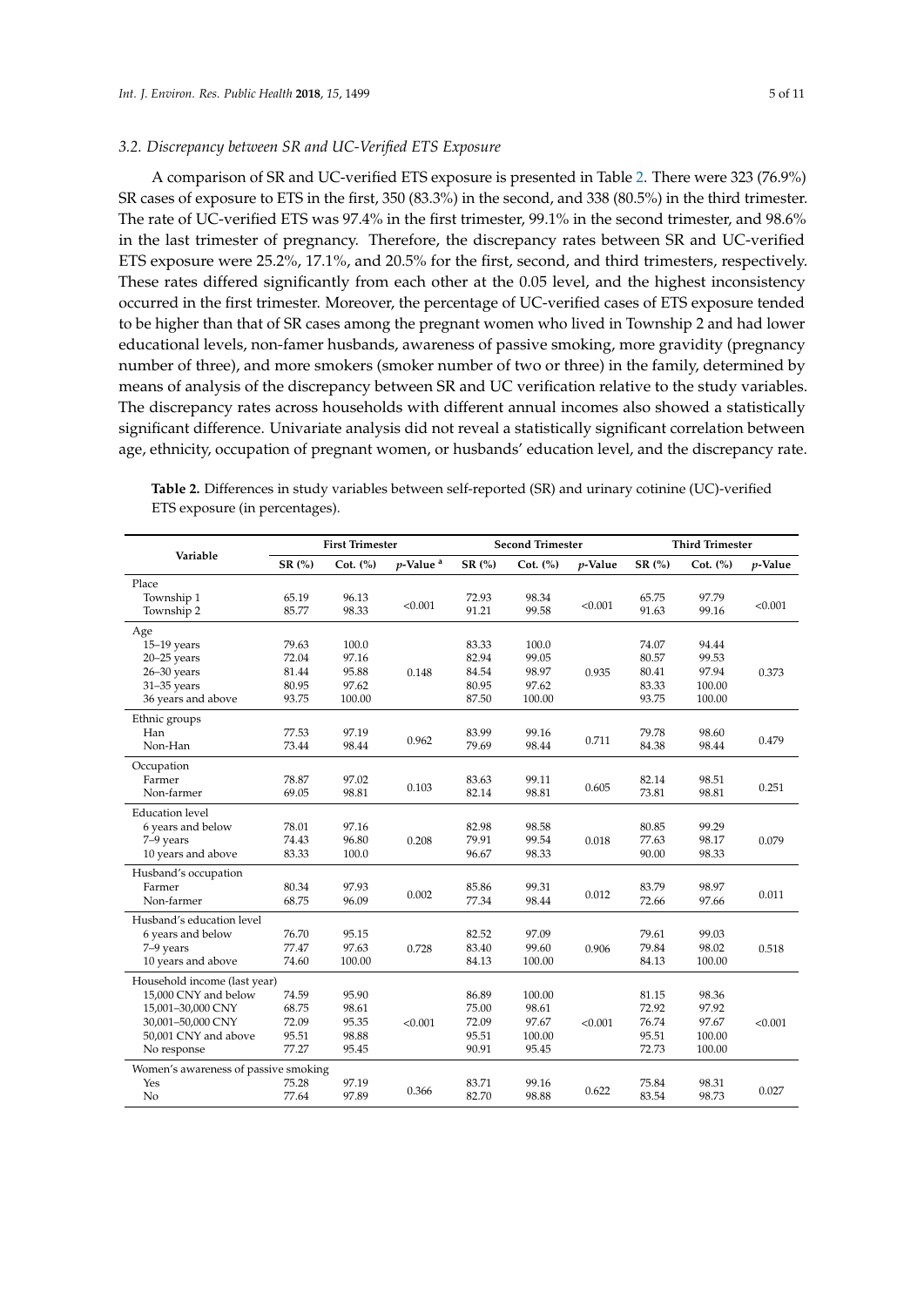<span id="page-5-0"></span>

|                                 | <b>First Trimester</b> |                         | <b>Second Trimester</b>      |               |                         | <b>Third Trimester</b> |       |                         |                 |
|---------------------------------|------------------------|-------------------------|------------------------------|---------------|-------------------------|------------------------|-------|-------------------------|-----------------|
| Variable                        | SR(%)                  | $\cot$ . $\binom{0}{0}$ | <i>p</i> -Value <sup>a</sup> | <b>SR</b> (%) | $\cot$ . $\binom{0}{0}$ | <i>p</i> -Value        | SR(%) | $\cot$ . $\binom{0}{0}$ | <i>p</i> -Value |
| Number of pregnancies           |                        |                         |                              |               |                         |                        |       |                         |                 |
|                                 | 79.69                  | 99.22                   |                              | 85.94         | 100.00                  |                        | 82.03 | 99.22                   |                 |
| $\overline{2}$                  | 77.60                  | 97.27                   | 0.101                        | 83.61         | 98.91                   | 0.080                  | 83.06 | 97.81                   | 0.051           |
| 3 and above                     | 70.93                  | 95.35                   |                              | 76.74         | 97.67                   |                        | 70.93 | 98.84                   |                 |
| Number of smokers in the family |                        |                         |                              |               |                         |                        |       |                         |                 |
| 0                               | 93.55                  | 97.58                   |                              | 96.32         | 98.53                   |                        | 89.12 | 97.96                   |                 |
|                                 | 75.65                  | 96.37                   | < 0.001                      | 80.00         | 98.97                   | < 0.001                | 80.66 | 98.34                   | < 0.001         |
| $2 - 3$                         | 59.22                  | 99.03                   |                              | 70.79         | 100.00                  |                        | 66.30 | 100.00                  |                 |
| Total <sup>b</sup>              | 76.90                  | 97.38                   |                              | 83.33         | 99.05                   |                        | 80.48 | 98.57                   |                 |

**Table 2.** *Cont.*

SR, self-reported; Cot., urinary cotinine; <sup>a</sup> based on the chi-squared test; <sup>b</sup> based on the chi-squared test for three trimesters, Pearson  $\chi^2$  = 8.3954, *p* = 0.015.

## *3.3. Predictors Associated with the Discrepancy between Rates of Self-Reported and Urinary Cotinine-Verified ETS Exposure*

We analyzed variables for association with inconsistency between SR and UC-verified rates using multivariate logistic regression (Table [3\)](#page-6-0). Though the variables, "age of the pregnant women" and "awareness of passive smoking", were found to have no statistically significant associations in the final logistic regression model in this study, age was related to the number of pregnancies [\[25\]](#page-10-3), and the awareness of passive smoking was related to self-reported ETS exposure [\[26\]](#page-10-4) based on previous studies. After adjusting for both variables, household income, number of smokers in the family, township site, and gravidity were found to be associated with the discrepancy between SR and UC-verified ETS exposure as pregnancy progressed. In the early stages of pregnancy, we could expect the odds of discrepancy among participants with an annual household income of 50,001 CNY and above to be 0.11 times the odds of discrepancy among participants earning less than 15,000 CNY annually (adjusted odds ratio (aOR), 0.11; 95% confidence intervals (CIs), 0.04–0.36). Participants who had some smokers in the family had an aOR of 7.14 (95% CIs, 2.64–19.31) for one smoker, and an aOR of 24.22 (95% CIs, 8.35–70.26) for two and three smokers, compared with participants who had no smokers in the family. For the second trimester, pregnant women living in Township 1 were more likely to have an SR/UC discrepancy than those in Township 2, with an aOR of 3.72 (95% CIs, 1.56–8.88). Participants with an annual household income of 15,001–30,000 CNY and 30,001–50,000 CNY were 2.40 (aOR, 2.40; 95% CIs, 1.11–5.21) and 5.09 times (aOR, 5.09; 95% CIs, 1.77–14.68) more likely to have an SR/UC discrepancy, respectively, than those earning less than 15,000 CNY annually. Participants who had some smokers in the family had an aOR of 5.01 (95% CIs, 1.94–12.96) for one smoker, and an aOR of 12.49 (95% CIs, 4.45–35.05) for two and three smokers, compared with participants who had no smokers in the family. In the last trimester, pregnant women from Township 1 were still more likely to have an SR/UC discrepancy than those in Township 2, with an aOR of 3.51. We could also expect the odds of discrepancy among participants with an annual household income of 50,001 CNY and above to be 0.28 times that among participants earning less than 15,000 CNY annually (aOR, 0.28; 95% CIs, 0.81–0.98), similar to the first trimester. Participants with a gravidity of three and above were 2.72 times more likely to show discrepancy between SR and UC-verified rates than participants with a gravidity of one (aOR, 2.72; 95% CIs, 1.08–36.81). Participants who had two or three smokers in the family had an aOR of 6.10 (95% CIs, 2.78–13.39), compared with participants who had no smokers in the family. The occupations of their husbands did not show significant correlation for any trimester.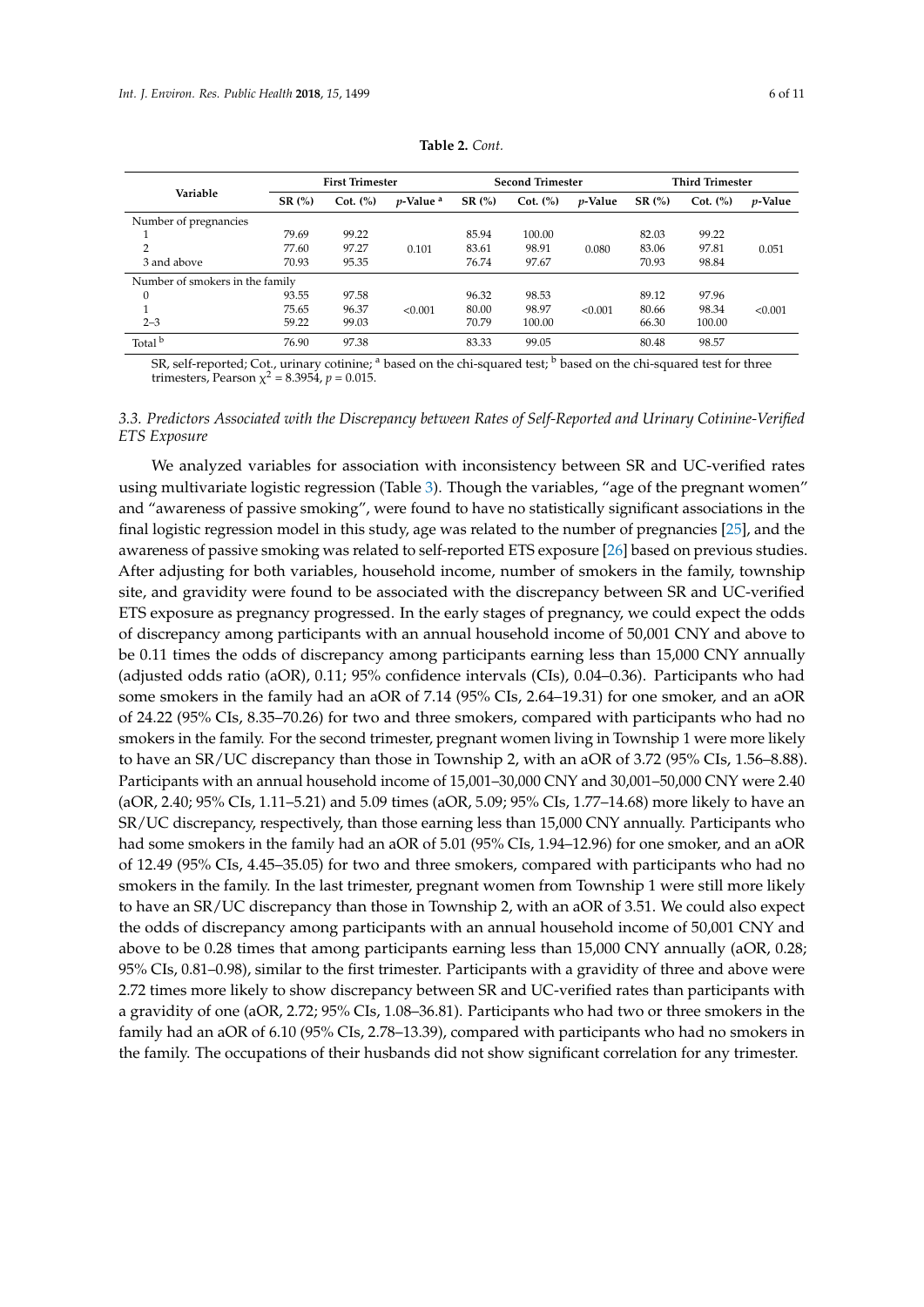|                                 |                                    | <b>First Trimester</b>             |                                  | <b>Second Trimester</b>          | <b>Later Pregnancy</b>           |                                   |
|---------------------------------|------------------------------------|------------------------------------|----------------------------------|----------------------------------|----------------------------------|-----------------------------------|
| Variable                        | Crude OR (95% CIs)                 | Adjusted OR <sup>a</sup> (95% CIs) | Crude OR (95% CIs)               | Adjusted OR (95% CIs)            | Crude OR (95% CIs)               | Adjusted OR (95% CIs)             |
| Place                           |                                    |                                    |                                  |                                  |                                  |                                   |
| Township 2                      | 1.00                               | 1.00                               | 1.00                             | 1.00                             | 1.00                             | 1.00                              |
| Township 1                      | $1.49(0.75 - 2.96)$                | $1.64(0.81 - 3.34)$                | 3.25 $(1.41 - 7.50)^{b}$         | 3.72 $(1.56 - 8.88)^{b}$         | 3.53 $(1.68 - 7.42)^{b}$         | 3.51 $(1.65 - 7.47)^b$            |
| Husband's occupation            |                                    |                                    |                                  |                                  |                                  |                                   |
| Farmer                          | 1.00                               | 1.00                               | 1.00                             | 1.00                             | 1.00                             | 1.00                              |
| Non-farmer                      | $1.71(0.92 - 3.19)$                | $1.58(0.83 - 3.00)$                | $1.20(0.61 - 2.37)$              | $1.15(0.57 - 2.33)$              | $1.04(0.54 - 1.99)$              | $1.09(0.57 - 2.11)$               |
| Household income last year      |                                    |                                    |                                  |                                  |                                  |                                   |
| 15,000 CNY and below            | 1.00                               | 1.00                               | 1.00                             | 1.00                             | 1.00                             | 1.00                              |
| 15,001-30,000 CNY               | $1.14(0.60 - 2.17)$                | $1.20(0.63 - 2.31)$                | 2.33 $(1.09-4.98)$ <sup>c</sup>  | 2.40 $(1.11-5.21)$ <sup>c</sup>  | $1.63(0.83 - 3.21)$              | $1.56(0.79-3.09)$                 |
| 30,001-50,000 CNY               | $1.12(0.46 - 2.73)$                | $1.25(0.50-3.09)$                  | 4.95 $(1.76-13.92)$ <sup>b</sup> | 5.09 $(1.77-14.68)$ <sup>b</sup> | $2.13(0.82 - 5.51)$              | $2.07(0.79 - 5.42)$               |
| 50,001 CNY and above            | $0.11(0.04 - 0.34)$ <sup>b</sup>   | $0.11(0.04 - 0.36)^{b}$            | $0.47(0.13 - 1.77)$              | $0.41(0.11-1.59)$                | $0.27(0.08 - 0.94)$ <sup>c</sup> | $0.28(0.81 - 0.98)^c$             |
| Number of pregnancies           |                                    |                                    |                                  |                                  |                                  |                                   |
|                                 | 1.00                               | 1.00                               | 1.00                             | 1.00                             | 1.00                             | 1.00                              |
|                                 | $1.22(0.63 - 2.37)$                | $1.42(0.70 - 2.87)$                | $1.09(0.52 - 2.28)$              | $1.07(0.48 - 2.35)$              | $1.15(0.57 - 2.29)$              | $1.37(0.65 - 2.88)$               |
| 3 and above                     | $1.96(0.89 - 4.33)$                | $2.32(0.93 - 5.79)$                | $2.36(1.02 - 5.46)$              | $1.96(0.73 - 5.27)$              | $2.11(0.95-4.68)$                | 2.72 $(1.08 - 6.81)$ <sup>c</sup> |
| Number of smokers in the family |                                    |                                    |                                  |                                  |                                  |                                   |
|                                 | 1.00                               | 1.00                               | 1.00                             | 1.00                             | 1.00                             | 1.00                              |
|                                 | 7.73 $(2.88 - 20.74)$ <sup>b</sup> | 7.14 $(2.64 - 19.31)$ <sup>b</sup> | 5.29 $(2.04-13.69)^{b}$          | 5.01 $(1.94 - 12.96)^{b}$        | $1.65(0.82 - 3.33)$              | $1.56(0.76 - 3.17)$               |
| $2 - 3$                         | $25.71(8.94 - 73.94)^{b}$          | 24.22 $(8.35 - 70.26)^{b}$         | 11.78 $(4.22 - 32.86)^{b}$       | 12.49 $(4.45-35.05)^{b}$         | 5.96 $(2.75-12.91)$ <sup>b</sup> | 6.10 $(2.78-13.39)$ <sup>b</sup>  |

| Table 3. Factors associated with the discrepancy between SR and UC-verified ETS exposure among rural pregnant women. |  |  |  |
|----------------------------------------------------------------------------------------------------------------------|--|--|--|
|----------------------------------------------------------------------------------------------------------------------|--|--|--|

<span id="page-6-0"></span><sup>a</sup> OR, odds ratio; CIs, confidence intervals; estimated by logistic regression and adjusted for the pregnant women's age and awareness of passive smoking.  $\frac{b}{p}$  < 0.01;  $\frac{c}{p}$  < 0.05.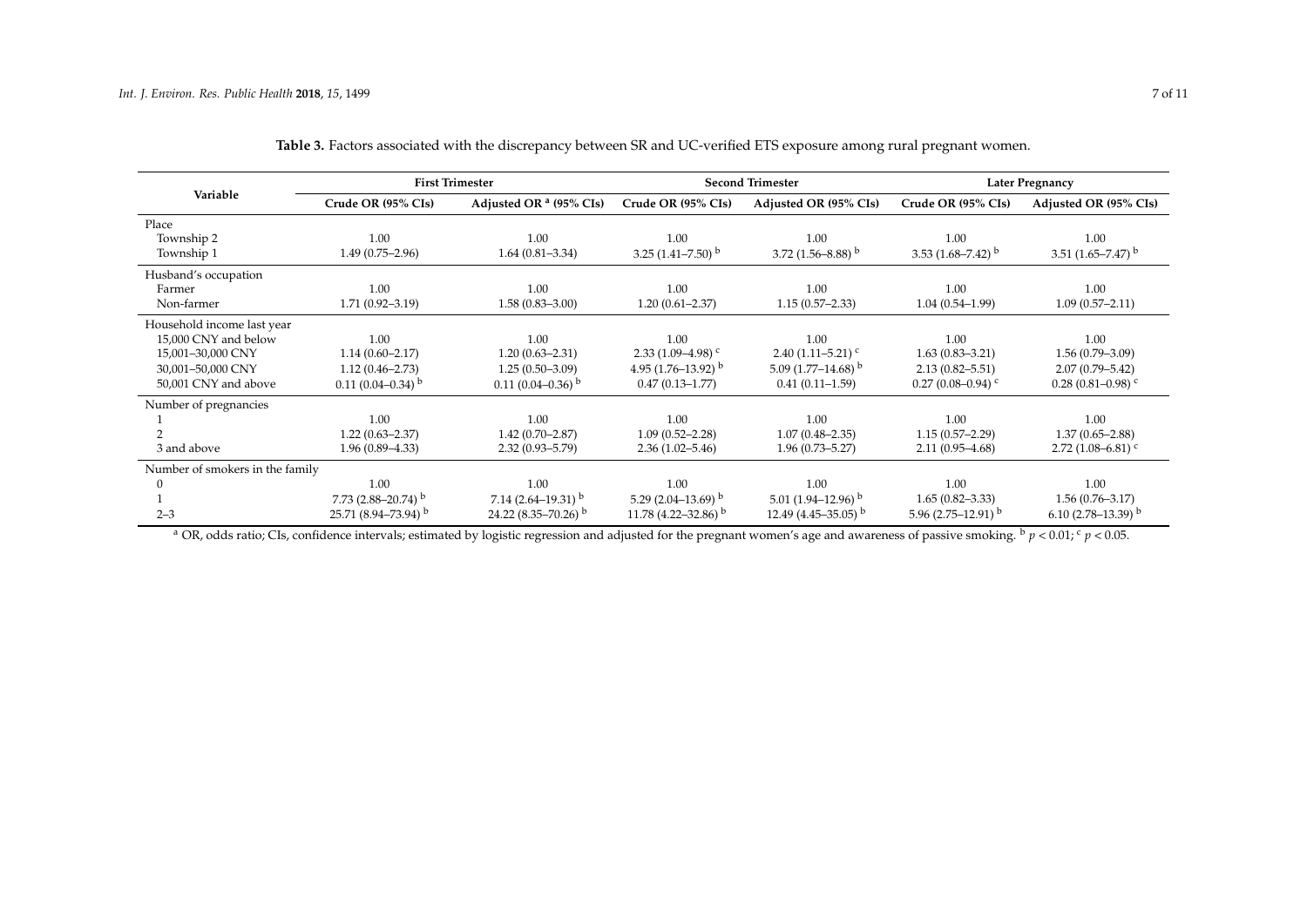#### **4. Discussion**

In this study, we found that biologically verified rates of ETS exposure were higher than the SR rates of ETS exposure throughout pregnancy. The result indicated that, regardless of trimester, more than 15% of pregnant women with actual exposure to ETS may not perceive themselves as passive smokers in prenatal care, especially in the first trimester. These rates of discrepancy for ETS exposure were lower than those observed in similar studies conducted among pregnant women [\[16\]](#page-9-15). The possible reasons are that those studies included both active and passive smokers, and had cotinine measures above the minimum threshold for tobacco use among pregnant women who reported a non-smoking or quit status [\[16\]](#page-9-15). Kristin [\[16\]](#page-9-15) and Wigginton [\[27\]](#page-10-5) indicated that a higher misclassification rate among pregnant women was associated with the stigma related to smoking during pregnancy. For example, pregnant women who smoked were likely perceived as "bad mothers", due to a criticism of "unhealthy" and "bad influences", compared to their non-smoking counterparts [\[27\]](#page-10-5). This may result in false responses. However, in our study, it is unlikely that the respondents provided any false responses, since all participants volunteered to take part in this field study. The local doctors lived in the same village for a long time, and were very familiar with the participants. They were trained and were responsible for both collecting information from interviews, as well as collecting urine samples in the first, second, and third trimesters. Moreover, pregnant women in this study were found to have a higher risk of ETS exposure based on UC verification, especially in rural areas where tobacco is produced, when compared with other findings [\[13](#page-9-12)[,28\]](#page-10-6). UC verification objectively shows the rate of ETS exposure for pregnant non-smokers. In China, a ban on smoking in any indoor public facility was instigated in 2011, and recently, a promotion of smoke-free homes began. Nevertheless, most smoke-free families only reside in urban areas or cities. It was difficult to carry out a smoking ban in homes or promote smoke-free families in rural areas, due to traditional norms, such as respecting elders and the male-centric nature of the home, where smoking is regarded as normal behavior which is unlikely to be forbidden, even if pregnant women and children are present. Therefore, health practitioners can mitigate the negative effects of prenatal ETS exposure by educating pregnant women about secondhand and thirdhand tobacco smoke when exposure to ETS is detected. Our findings confirmed those of a prior study which concluded that the number of smokers in the household was correlated with higher discrepancy rates between SR and UC verification [\[25\]](#page-10-3). As the number of smokers in the home increases from one to two or three smokers, the level of the discrepancy increases sharply. Thus, we could postulate that pregnant women tend to consciously or subconsciously ignore the negative effects of passive smoking, and accept ETS from smokers when there are more smokers in their families, such as husbands or grandfathers. The number of smokers in a family may result in a significant underestimation of SR passive smoking among pregnant women.

The annual household income was also found to have a statistically significant association with the discrepancy between SR and UC-verified rates of ETS exposure throughout pregnancy. The likelihood of a discrepancy between SR and UC-verified ETS exposure was found to increase as annual household income increased from CNY 15,000 to CNY 50,000, particularly when the household income increased beyond CNY 30,000. However, the odds of inconsistency decreased as the household income increased beyond CNY 50,000, indicating a nonlinear relationship (inverted V-shaped) between annual household income and discrepancy. Furthermore, our analysis showed that Township 1 was associated with a discrepancy between SR and UC-verified rates following the second pregnancy. Pregnant women from Township 1, an industrial township, demonstrated lower rates of both SR and UC-verified ETS exposure than Township 2, which was a tobacco-producing region. In addition, a gravidity of three and above was only associated with discrepancy in the last trimester. It could be said that the experience of pregnant non-smokers who are multigravida tend to not increase their awareness of passive smoking before delivery.

Some issues should be considered in this study. Non-respondents included those who had not answered specific questions in the questionnaire (item non-respondents) and those who did not provide three urine samples throughout their pregnancies, whereby participants missed the opportunity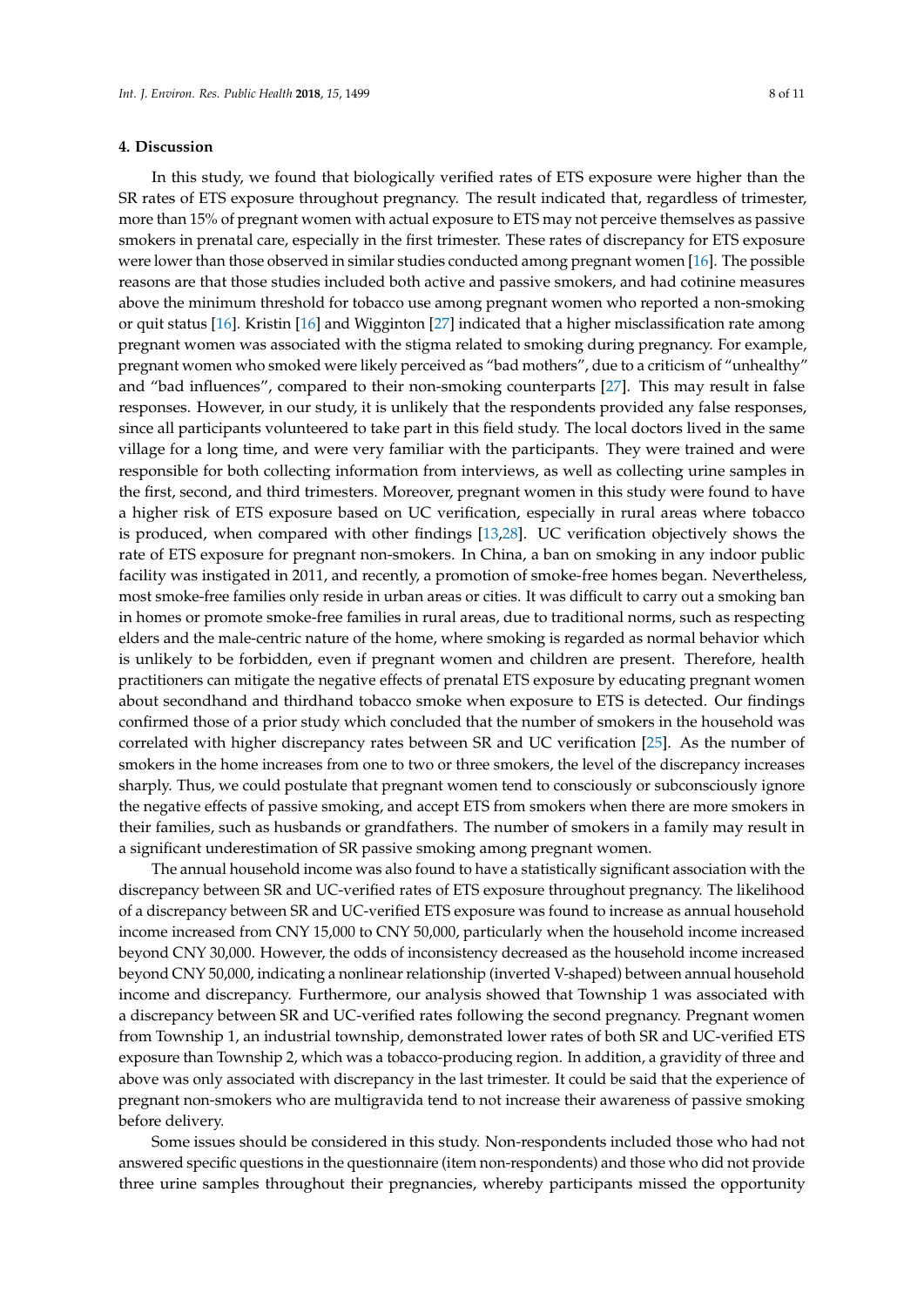to collect urine when the surveys were conducted at the three time points during the pregnancy (sample non-respondents). In our study, the non-response rate for annual household income was considered low and acceptable, since it was quite low (5.2%), and the sample of non-respondents was excluded prior to our analysis. Moreover, participants in this study may be limited to the nature of the non-smoking pregnant women. In addition, our study potentially had a selection bias, as participants have relatively low household incomes and education in China. Finally, UC levels can be elevated with active smoking, nicotine replacement therapy, and electronic-cigarette use [\[29\]](#page-10-7). Though the participants in the study were non-smokers, their UC levels could be influenced by the number of cigarettes they were exposed to inside and outside the home, as well as to the indoor environment of rural homes, and the season of flue-cured tobacco owing to China's main tobacco-producing region. In the future, a combinational analysis including the cut-off value of UC detection and the number of cigarettes can help evaluate the discrepancy.

To the extent of our knowledge, this is a novel study that obtained measures at three time points throughout a pregnancy from a prospective prenatal cohort to assess the discrepancy between SR passive-smoking rates and UC-verified passive-smoking rates, and to identify predictors of the discrepancy for each trimester of pregnancy. Also, we established that the number of smokers at home during the entire pregnancy, and gravidity (in the last trimester) may increase the risk of ETS exposure for rural pregnant women with a low socio-economic status.

#### **5. Conclusions**

In conclusion, the rate of ETS exposure reported by rural women with a low socio-economic status is underreported, and the UC-verified rate of ETS is higher during pregnancy. These subjective false replies impede the accurate assessment of ETS exposure among non-smoking pregnant women. Thus, we suggest that researchers should focus on the underlying and amplified discrepancy between SR and UC-verified ETS exposure when confronting more smokers in a family. The number of smokers in a family should be one of the important confounders in a questionnaire for pregnant women who are exposed to ETS. Qualitative research should be conducted among pregnant women to further understand factors influencing response rates. Furthermore, a higher number of pregnancies may increase the risk of pregnant women being passive smokers. The findings suggest that it may be useful for researchers to consider how different measures of passive smoking may influence their results. Biochemical validation is warranted throughout pregnancy to encourage smoking cessation and smoking bans in homes, and to encourage the development of community-based smoke-free programs in order to inform pregnant women and their communities of the importance of not smoking in the home and other indoor places, particularly when pregnant women are present.

**Author Contributions:** Y.L. and X.X. had the original idea for the study, and, together with all co-authors, carried out the research. X.X. drafted the manuscript; Y.L. initiated and built the original prenatal cohort, and critically revised the manuscript; X.S. was responsible for managing and analyzing the data; Q.X., S.Y., and J.W. ran the urinary cotinine analyses; E.S. participated in the interpretation of the results, and contributed to some suggestions. All authors read and approved the final manuscript.

**Funding:** This study was supported by the National Natural Science Foundation of China (81360432), the Science and Technology Program of Yunnan Province in China (2015FB154), and the Yunnan Provincial Collaborative Innovation Center for Public Health and Disease Prevention and Control (2014YNPHXT15).

**Acknowledgments:** This study was supported by the National Natural Science Foundation of China (81360432), the Science and Technology Program of Yunnan Province in China (2015FB154), and the Yunnan Provincial Collaborative Innovation Center for Public Health and Disease Prevention and Control (2014YNPHXT15). We are also grateful to the team members of both the Xuanwei Maternal and Child Care Service Center and the Yunnan Maternal and Child Care Hospital, and to the medical staff in both townships of Xuanwei County.

**Conflicts of Interest:** The authors declare no conflicts of interest.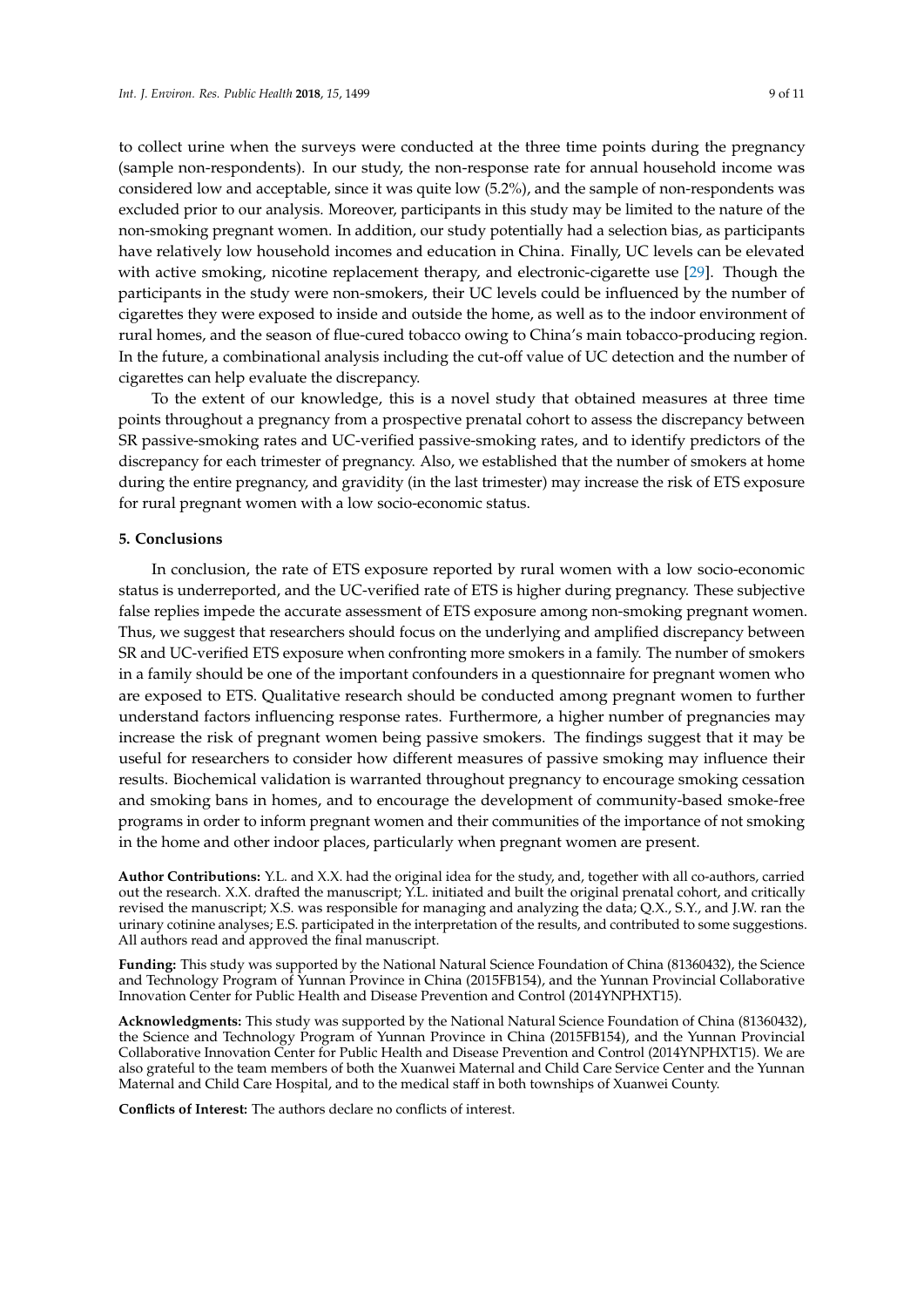## **References**

- <span id="page-9-0"></span>1. Huynh, M.; Woodruff, T.J.; Parker, J.D.; Schoendorf, K.C. Relationships between air pollution and preterm birth in California. *Paediatr. Périnat. Epidemiol.* **2006**, *20*, 454–461. [\[CrossRef\]](http://dx.doi.org/10.1111/j.1365-3016.2006.00759.x) [\[PubMed\]](http://www.ncbi.nlm.nih.gov/pubmed/17052280)
- <span id="page-9-1"></span>2. Hamilton, B.E.; Miniño, A.M.; Martin, J.A.; Kochanek, K.D.; Strobino, D.M.; Guyer, B. Annual summary of vital statistics: 2005. *Pediatrics* **2007**, *119*, 345–360. [\[CrossRef\]](http://dx.doi.org/10.1542/peds.2006-3226) [\[PubMed\]](http://www.ncbi.nlm.nih.gov/pubmed/17272625)
- <span id="page-9-2"></span>3. Protano, C.; Vitali, M. The new danger of thirdhand smoke: Why passive smoking does not stop at secondhand smoke. *Environ. Health Perspect.* **2011**, *119*, A422. [\[CrossRef\]](http://dx.doi.org/10.1289/ehp.1103956) [\[PubMed\]](http://www.ncbi.nlm.nih.gov/pubmed/21968336)
- <span id="page-9-3"></span>4. World Health Organization. *Policy Recommendations on Protection from Exposure to Second-Hand Tobacco Smoke*; World Health Organization: Geneva, Switzerland, 2007.
- <span id="page-9-4"></span>5. Matt, G.E.; Quintana, P.J.; Destaillats, H.; Gundel, L.A.; Sleiman, M.; Singer, B.C.; Jacob, P.; Benowitz, N.; Winickoff, J.P.; Rehan, V.; et al. Thirdhand tobacco smoke: Emerging evidence and arguments for a multidisciplinary research agenda. *Environ. Health Perspect.* **2011**, *119*, 1218–1226. [\[CrossRef\]](http://dx.doi.org/10.1289/ehp.1103500) [\[PubMed\]](http://www.ncbi.nlm.nih.gov/pubmed/21628107)
- <span id="page-9-5"></span>6. Winickoff, J.P.; Friebely, J.; Tanski, S.E.; Sherrod, C.; Matt, G.E.; Hovell, M.F.; McMillen, R.C. Beliefs About the Health Effects of Thirdhand Smoke and Home Smoking Bans. *Pediatrics* **2009**, *123*, e74–e79. [\[CrossRef\]](http://dx.doi.org/10.1542/peds.2008-2184) [\[PubMed\]](http://www.ncbi.nlm.nih.gov/pubmed/19117850)
- <span id="page-9-6"></span>7. Cui, H.; Gong, T.-T.; Liu, C.-X.; Wu, Q.-J. Associations between Passive Maternal Smoking during Pregnancy and Preterm Birth: Evidence from a Meta-Analysis of Observational Studies. *PLoS ONE* **2016**, *11*, e0147848. [\[CrossRef\]](http://dx.doi.org/10.1371/journal.pone.0147848) [\[PubMed\]](http://www.ncbi.nlm.nih.gov/pubmed/26808045)
- <span id="page-9-7"></span>8. United States Department of Health and Human Services. *How Tobacco Smoke Causes Disease: The Biology and Behavioral Basis for Smoking-Attributable Disease: A Report of the Surgeon General*; Government Printing Office: Washington, DC, USA, 2010.
- <span id="page-9-8"></span>9. Leonardi-Bee, J.; Britton, J.; Venn, A. Secondhand smoke and adverse fetal outcomes in nonsmoking pregnant women: A meta-analysis. *Pediatrics* **2011**, *127*, 734–741. [\[CrossRef\]](http://dx.doi.org/10.1542/peds.2010-3041) [\[PubMed\]](http://www.ncbi.nlm.nih.gov/pubmed/21382949)
- <span id="page-9-9"></span>10. Gonghuan, Y.; Jieming, M.; Na, L.; Lingni, Z. Smoking and passive smoking in Chinese, 2002. *Chin. J. Epidemiol.* **2005**, *26*, 77–83.
- <span id="page-9-10"></span>11. Xiao, L.; Yang, Y.; Li, Q.; Wang, C.X.; Yang, G.H. Population-based survey of secondhand smoke exposure in China. *Biomed. Environ. Sci.* **2010**, *23*, 430–436. [\[CrossRef\]](http://dx.doi.org/10.1016/S0895-3988(11)60003-2)
- <span id="page-9-11"></span>12. Ministry of Health of the People's Republic of China. *China Report on the Health Hazards of Smoking Executive Summary*; Ministry of Health of the People's Republic of China: Beijing, China, 2012.
- <span id="page-9-12"></span>13. Lei, Y.; Liu, W.; Fang, L.; Akash, M.S.H.; Rehman, K.; Hua, N.; Shi, W.; Lu, W.; Xu, Y.; Chen, S. Assessment of urinary concentration of cotinine in Chinese pregnant women exposed to environmental tobacco smoke. *Chin. Sci. Bull.* **2014**, *59*, 1386–1391. [\[CrossRef\]](http://dx.doi.org/10.1007/s11434-014-0209-6)
- <span id="page-9-13"></span>14. Markovic, N.; Ness, R.B.; Cefilli, D.; Grisso, J.A.; Stahmer, S.; Shaw, L.M. Substance use measures among women in early pregnancy. *Am. J. Obstet. Gynecol.* **2000**, *183*, 627–632. [\[CrossRef\]](http://dx.doi.org/10.1067/mob.2000.106450) [\[PubMed\]](http://www.ncbi.nlm.nih.gov/pubmed/10992184)
- <span id="page-9-14"></span>15. Connor, G.S.; Schofield-Hurwitz, S.; Hardt, J.; Levasseur, G.; Tremblay, M. The accuracy of self-reported smoking: A systematic review of the relationship between self-reported and cotinine-assessed smoking status. *Nicotine Tob. Res.* **2009**, *11*, 12–24.
- <span id="page-9-15"></span>16. Kristin, A.; Amanda, W.; Emily, R.; Sara, A.; Amanda, F.; Rayens, M.K. Perinatal Biochemical Confirmation of Smoking Status by Trimester. *Nicotine Tob. Res.* **2017**, *19*, 631–635.
- 17. George, L.; Granath, F.; Johansson, A.L.V.; Cnattingius, S. Self-reported nicotine exposure and plasma levels of cotinine in early and late pregnancy. *Acta Obstet. Gynecol. Scand.* **2006**, *85*, 1331–1337. [\[CrossRef\]](http://dx.doi.org/10.1080/00016340600935433) [\[PubMed\]](http://www.ncbi.nlm.nih.gov/pubmed/17091413)
- <span id="page-9-16"></span>18. Webb, D.A.; Boyd, N.R.; Messina, D.; Windsor, R.A. The discrepancy between self-reported smoking status and urine continine levels among women enrolled in prenatal care at four publicly funded clinical sites. *J. Public Health Manag. Pract.* **2003**, *9*, 322–325. [\[CrossRef\]](http://dx.doi.org/10.1097/00124784-200307000-00011) [\[PubMed\]](http://www.ncbi.nlm.nih.gov/pubmed/12836515)
- <span id="page-9-17"></span>19. Hwang, J.; Kim, J.; Lee, D.; Jung, H.; Park, S.-W. Underestimation of Self-Reported Smoking Prevalence in Korean Adolescents: Evidence from Gold Standard by Combined Method. *Int. J. Environ. Res. Public Health* **2018**, *15*, 689. [\[CrossRef\]](http://dx.doi.org/10.3390/ijerph15040689) [\[PubMed\]](http://www.ncbi.nlm.nih.gov/pubmed/29621167)
- 20. Valladolidlópez, M.D.C.; Barrientosgutiérrez, T.; Reynalesshigematsu, L.M.; Thrasher, J.F.; Peláezballestas, I.; Lazcanoponce, E.; Hernándezávila, M. Evaluating the validity of self-reported smoking in Mexican adolescents. *BMJ Open* **2015**, *5*, e007485. [\[CrossRef\]](http://dx.doi.org/10.1136/bmjopen-2014-007485) [\[PubMed\]](http://www.ncbi.nlm.nih.gov/pubmed/26453588)
- <span id="page-9-18"></span>21. Jeong, I.S.; Park, N.R.; Ham, J. Agreement between Smoking Self-report and Urine Cotinine among Adolescents. *J. Prev. Med. Public Health* **2004**, *37*, 127–132. [\[PubMed\]](http://www.ncbi.nlm.nih.gov/pubmed/25178443)